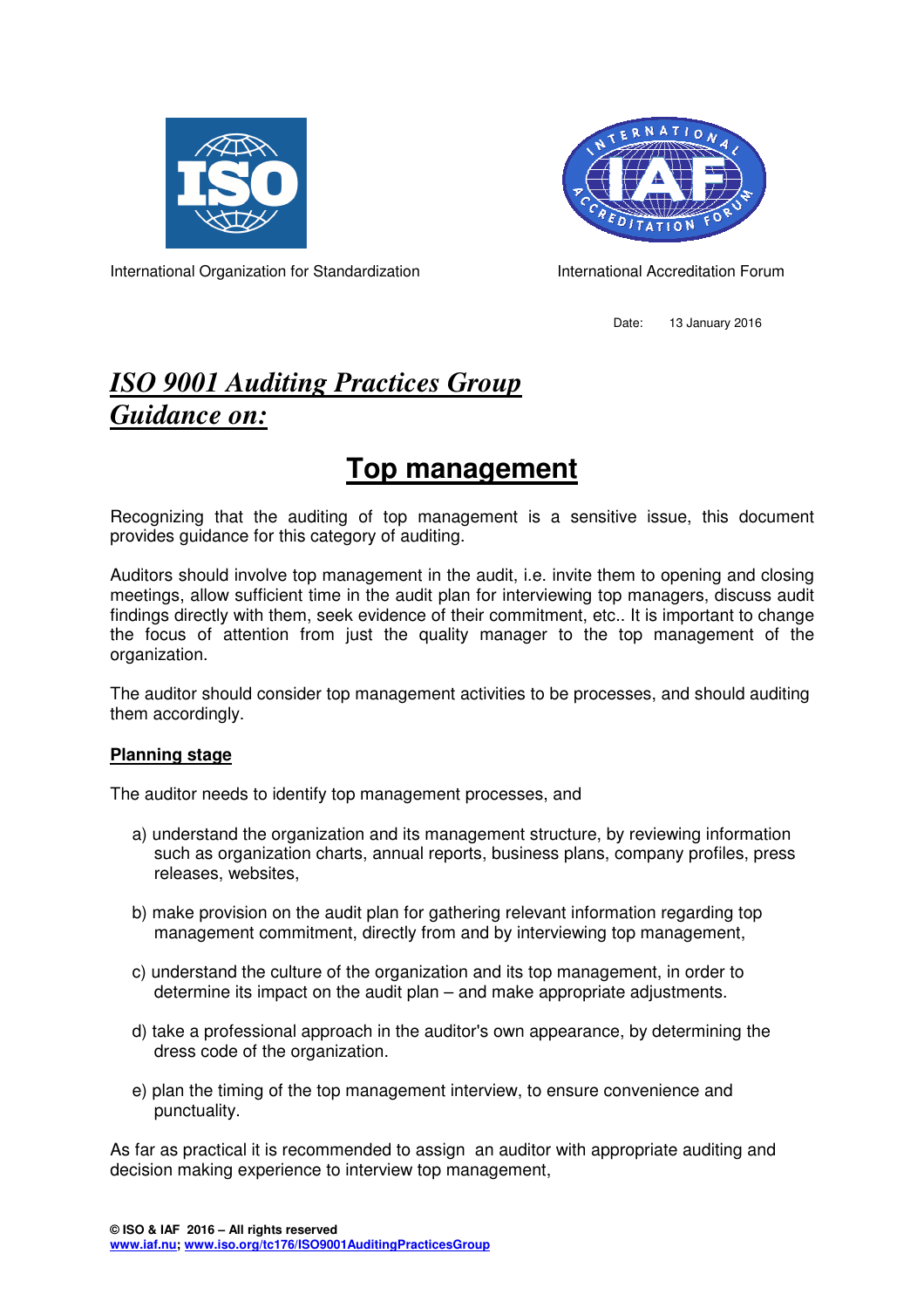## **Conducting the audit**

Common methods of evaluating top management commitment are:

#### 1. Interviews with top management

The auditor can, by utilising business terminology appropriate for the top management, ask relevant questions that

- a) seek to obtain evidence of top management commitment to quality and its relevance to the organization's overall objectives and management system,
- b) establish evidence of conformity to the ISO 9001 requirements.
- c) if the organisation decides not to retain the Management Representative position (as was required by earlier editions of ISO 9001, prior to the 2015 edition), the auditor should give special consideration to the allocation of the responsibilities and authorities which historically were associated with this role.

#### 2. Collecting and confirming evidence

The auditor/audit team should be constantly looking for opportunities to confirm the answers received from top management when interviewed.

#### This includes

- a) the availability and relevance of policies and objectives
- b) the establishment of linkage between the policies and objectives
- c) obtaining the evidence that these policies and objectives are effective and understood throughout the organization
- d) determining if the policies and objectives are appropriate for continual improvement of the quality management system and for the achievement of customer satisfaction.
- e) determining if top management are involved in management reviews.

Additional interviewing and gathering of evidence may be needed to provide the necessary corroboration.

The audit team should ensure that any additional evidence of top management commitment is also collected.

The auditor/audit team should review the collected evidence, to ensure the completeness and accuracy of the information, and to provide confidence in the conclusions drawn.

## **Audit reporting**

Auditors should prepare their audit reports in order to make them appropriate for presentation to the top management of organizations. It may be appropriate to present an executive summary of the audit report, suitable for presentation to the top management and